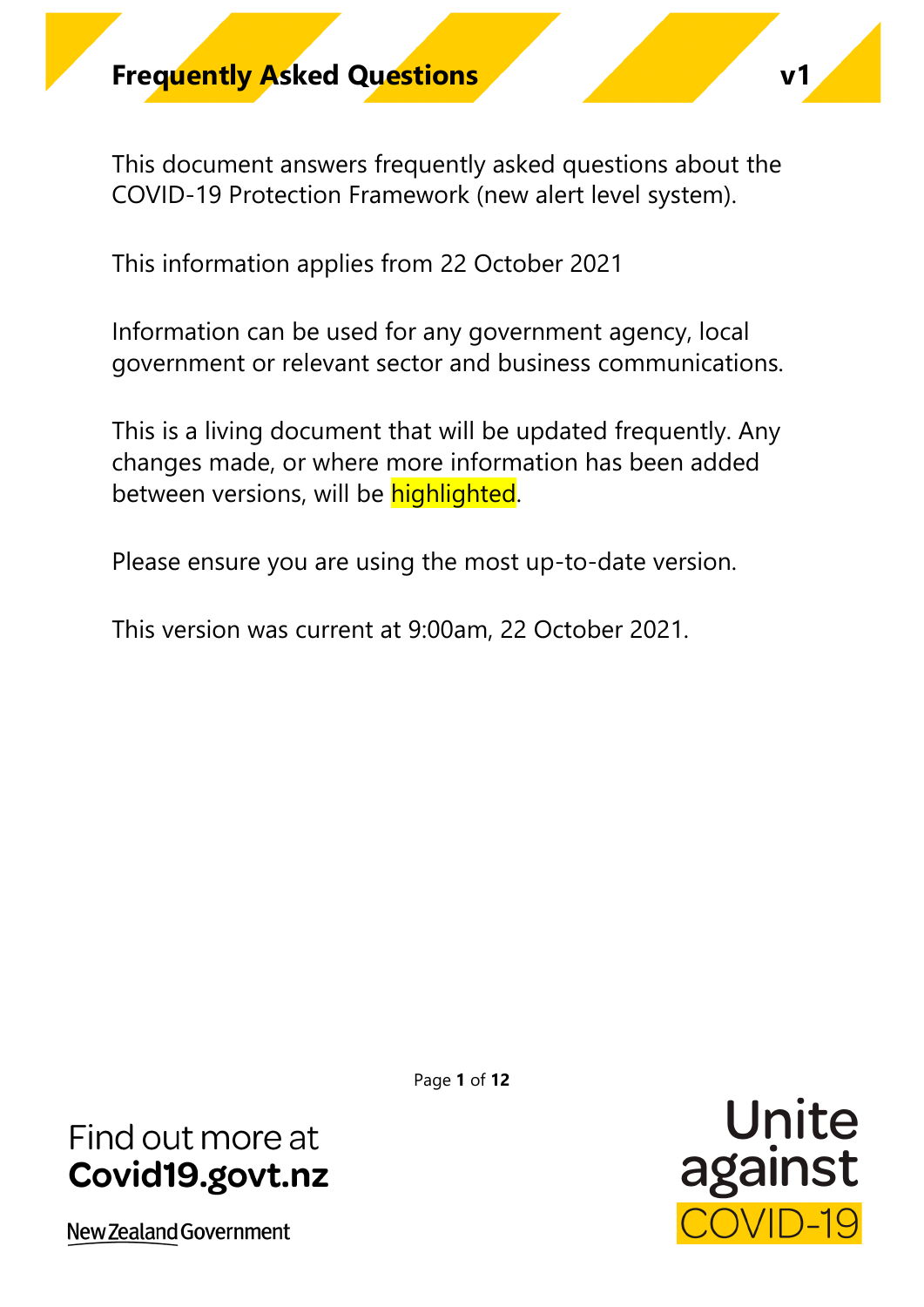### **COVID-19 Protection Framework (CPF)**

### **Q. What is the new COVID-19 Protection Framework?**

The new COVID-19 Protection Framework (CPF) will replace the Alert Level system. We will transition as it's safe to do so and once the 90% vaccination rate in each DHB milestone have been hit.

This framework enables more activity and ensures people can plan ahead. High vaccination rates will mean many of the restrictions necessary under Alert Levels 3 and 4 will no longer be required to keep us safe and many of our freedoms can return.

With the CPF and high vaccine rates across every DHB we will be able to change how we manage COVID-19 domestically. This is part of our pathway to reopening our borders and reconnecting New Zealand with the world.

### **Q. When will more information about CPF be made available?**

More detail on how the Framework will be implemented will be available by the end of November, after further decisions are made by Ministers.

High vaccination rates mean we will soon be able to take a new approach to managing COVID-19 with fewer restrictions and less reliance on lockdowns to stop the spread of the virus. Work is now underway to develop guidance and detail to underpin the new COVID-19 Protection Framework, and we will only transition when it is safe to do so. We'll be talking with a wide range of people as this work progresses including community and business groups, education, faith-based and sport sectors, and other key stakeholders.

### **Q. Why are we introducing a new framework?**

Using Alert Levels to stamp out COVID-19 helped keep us safe from the worst impacts of COVID-19 that we have seen overseas. It's something we're incredibly proud of.

While Delta, and its high transmissibility, has changed our ability to control COVID-19, the vaccine has enabled us to change the way we manage the virus. High vaccination rates mean we can introduce a new system to support us to move to a new chapter, where COVID-19 is managed in a different way, minimising the impacts it has on our day-to-day lives.

Page **2** of **12**

# Find out more at Covid19.govt.nz

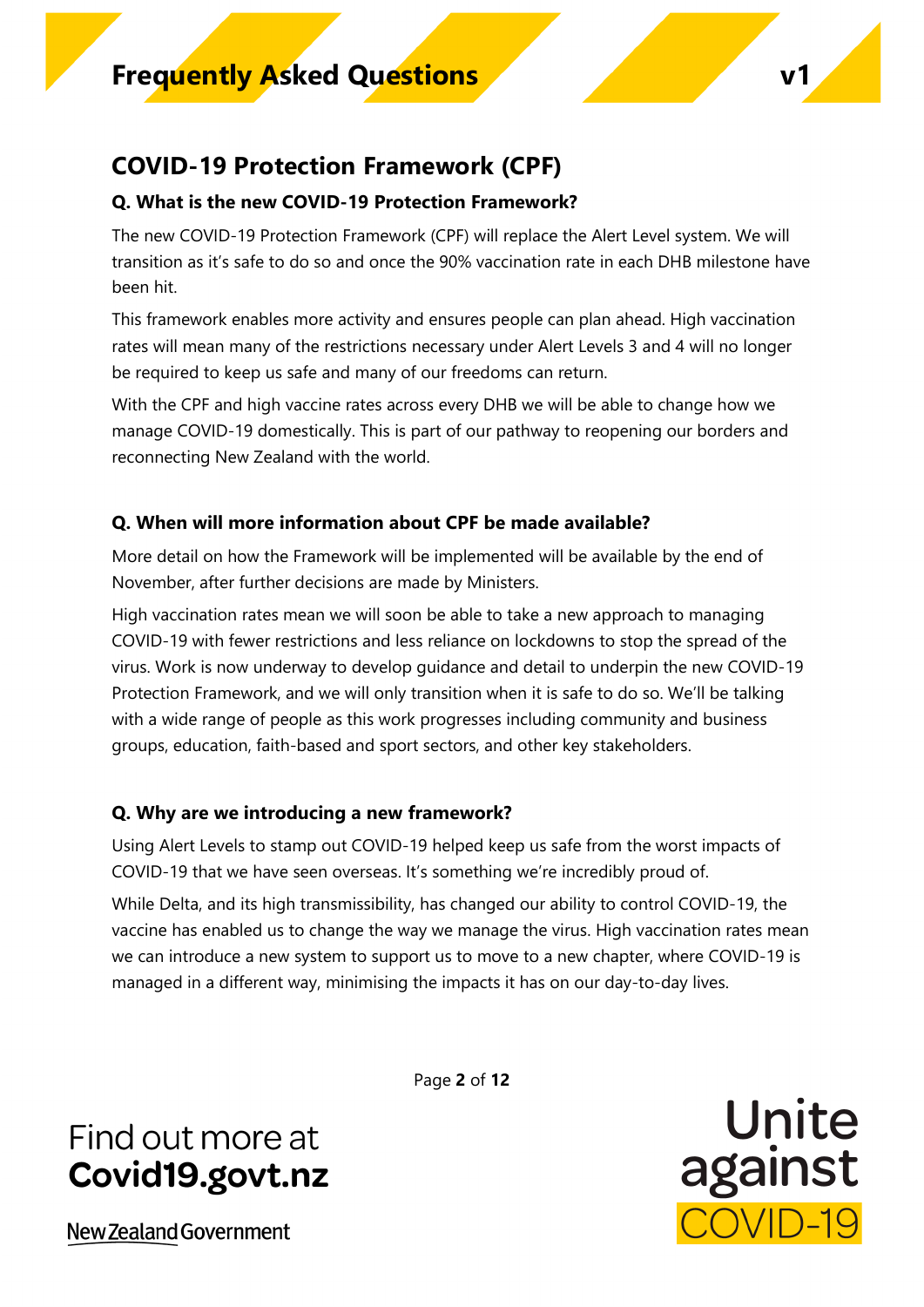### **Q. How is this different from the old system?**

This framework includes measures that New Zealanders will be familiar with from the Alert Level system that have proven to work well to keep us safe. The key shift is introducing different freedoms for those with a vaccination certificate. It also means that some activities will only be available to those with vaccination certificates. High vaccination rates mean that many of the restrictions we needed under Alert Levels 3 and 4 will not be needed as often. We will still utilise targeted and localised lockdowns where needed to keep people safe.

### **Q. When will this be implemented?**

It is likely that the CPF will be implemented in the Auckland region first, once the three Auckland DHBs have achieved 90% of their eligible populations being fully vaccinated. This is estimated to be in early December, and they would move to Red status. The rest of New Zealand will continue using the existing Alert Level system. Decisions and announcements for when the rest of the country or parts of New Zealand move reviewed at the end of November.

The rest of New Zealand will continue using the existing Alert Level system until the 90% fully vaccinated target set across each DHB region is reached.

### **Q. What is happening to the old Alert Level system?**

The existing Alert Levels have served us incredibly well. When a region begins using CPF it will replace the existing Alert Level framework.

### **Q. How will this new framework protect vulnerable communities?**

Having a highly vaccinated population protects all of us. Work is continuing to increase the rates of vaccination in vulnerable communities and populations.

A new \$120 million package is being made available to help increase Māori vaccination rates. The fund will provide direct financial support to iwi and Māori organisations, to accelerate vaccination uptake over the next two months.

# Find out more at Covid19.govt.nz

New Zealand Government

Page **3** of **12**

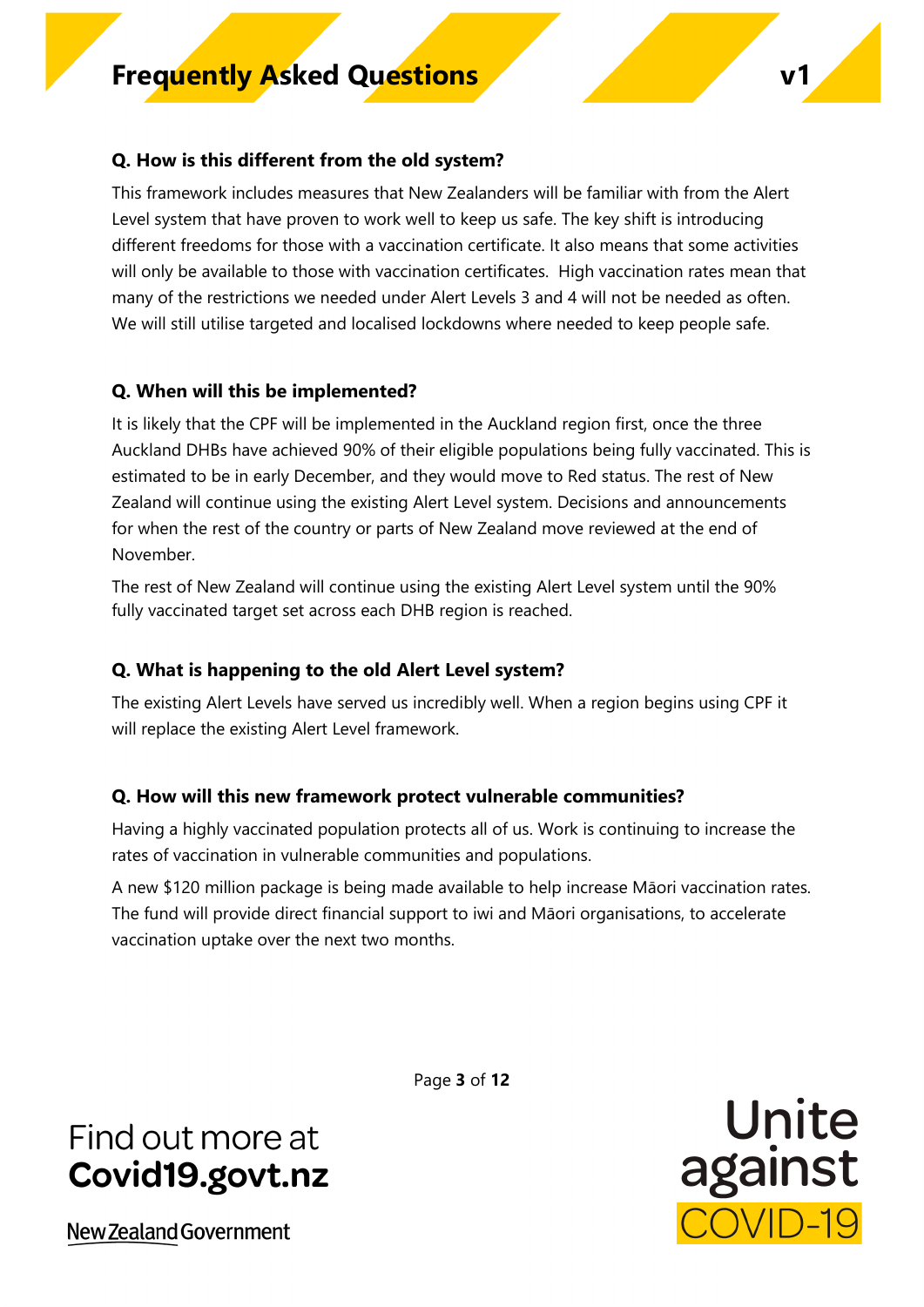### **Q. Could there still be lockdowns in the future?**

Local and targeted lockdowns will still be a part of the toolkit to help manage transmission, particularly for more vulnerable communities. But with 90% of the eligible population vaccinated, it means that we will be less reliant on more widespread lockdowns, unless urgent action is required to protect our health system or protect New Zealanders against new variants.

#### **Q. Are we moving away from elimination?**

High vaccination rates mean our focus can move away from elimination to a strategy of minimisation and protection - aiming to keep the spread of COVID-19 low, whilst protecting people from the virus.

### **Q. What is the minimisation and protection approach and how does it differ from elimination?**

Under the elimination strategy, all activities were focused on getting to and maintaining 'zero COVID-19'. This was vital when treatments and, importantly, effective vaccinations were unavailable. When we did get vaccines, it was important for us to roll out vaccination to those most at risk first: our border workers, older populations and those that had other health risks.

Now as we work towards higher rates of vaccination across all our populations and all non-NZ citizens coming across our border are required to be vaccinated, we can move to a new approach.

Minimisation and protection will aim to shield both those who are most at risk of severe disease/outcomes, and the health system that is required to treat these people and continue to function to maintain other health services. This allows other priorities to be upheld, such as the importance of livelihoods and social connections, even in the context of a circulating virus. As such, impact on the necessities of life are 'minimised' and vital parts of society are 'protected'.

### **Q. Why can't the South Island move to the new framework now?**

The 90% vaccination rate target for all DHBs in the South Island would need to be met before the whole island could move to the new framework.

Page **4** of **12**

# Find out more at Covid19.govt.nz

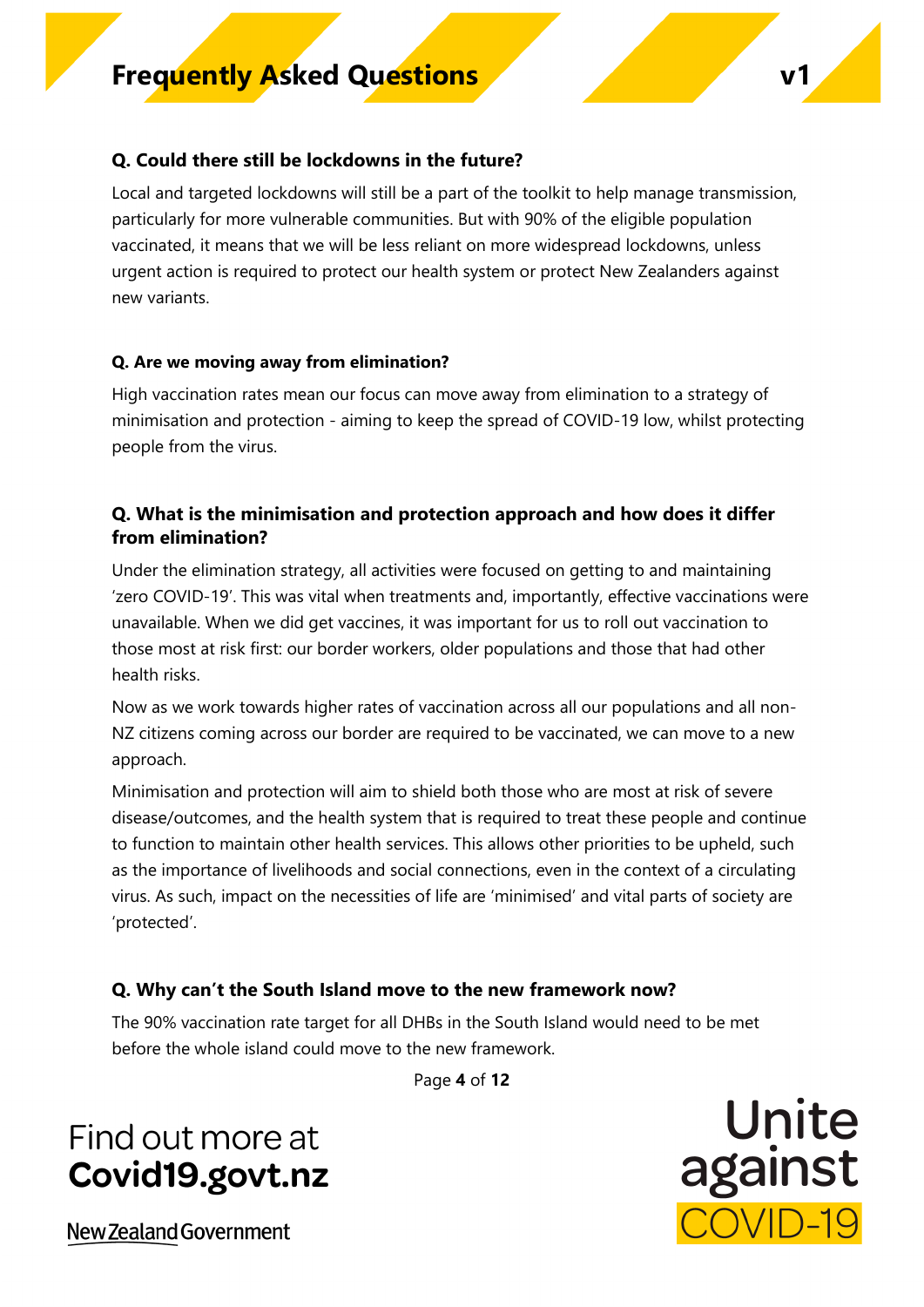#### **Q. How far away are we from vaccinating 90% of the eligible population?**

The latest information on vaccine rates is available on the Ministry of Health [website.](https://www.health.govt.nz/our-work/diseases-and-conditions/covid-19-novel-coronavirus/covid-19-data-and-statistics/covid-19-vaccine-data.)

#### **Q. What determines a change in level?**

Cabinet, on the advice of Health officials, will consider a range of factors to inform decisions to move parts of the countries between different levels. This will include vaccination coverage, the capacity of the health and disability system, testing, contact tracing and case management capacity, and the transmission of COVID-19 within the community, including its impact on the most vulnerable populations.

### **Health system**

### **Q. Can our health system/hospitals cope under the new framework if there are outbreaks?**

CPF has been designed to consider health service capacity as part of determining which status an area is set at. Where there is limited capacity in a local hospital, this may result in a more restricted setting until hospital capacity increases again.

There are several health measures in place as we move to the minimisation and protection strategy. These focus on a highly vaccinated population, new testing strategy/surveillance and contact tracing under development. Further guidance on isolation for positive cases, and guidance on ventilation for indoor venues is also under way, as well as work on local public health responses.

#### **Q. Do we have ICU capacity if there is further community transmission?**

The capacity of ICU and HDU beds nationwide can be surged to 550 beds.

If we had to provide additional surge capacity to convert beds for ICU-level care because of COVID-19 cases it would be at the cost of other treatment and other patient care.

# Find out more at Covid19.govt.nz

New Zealand Government

Page **5** of **12**

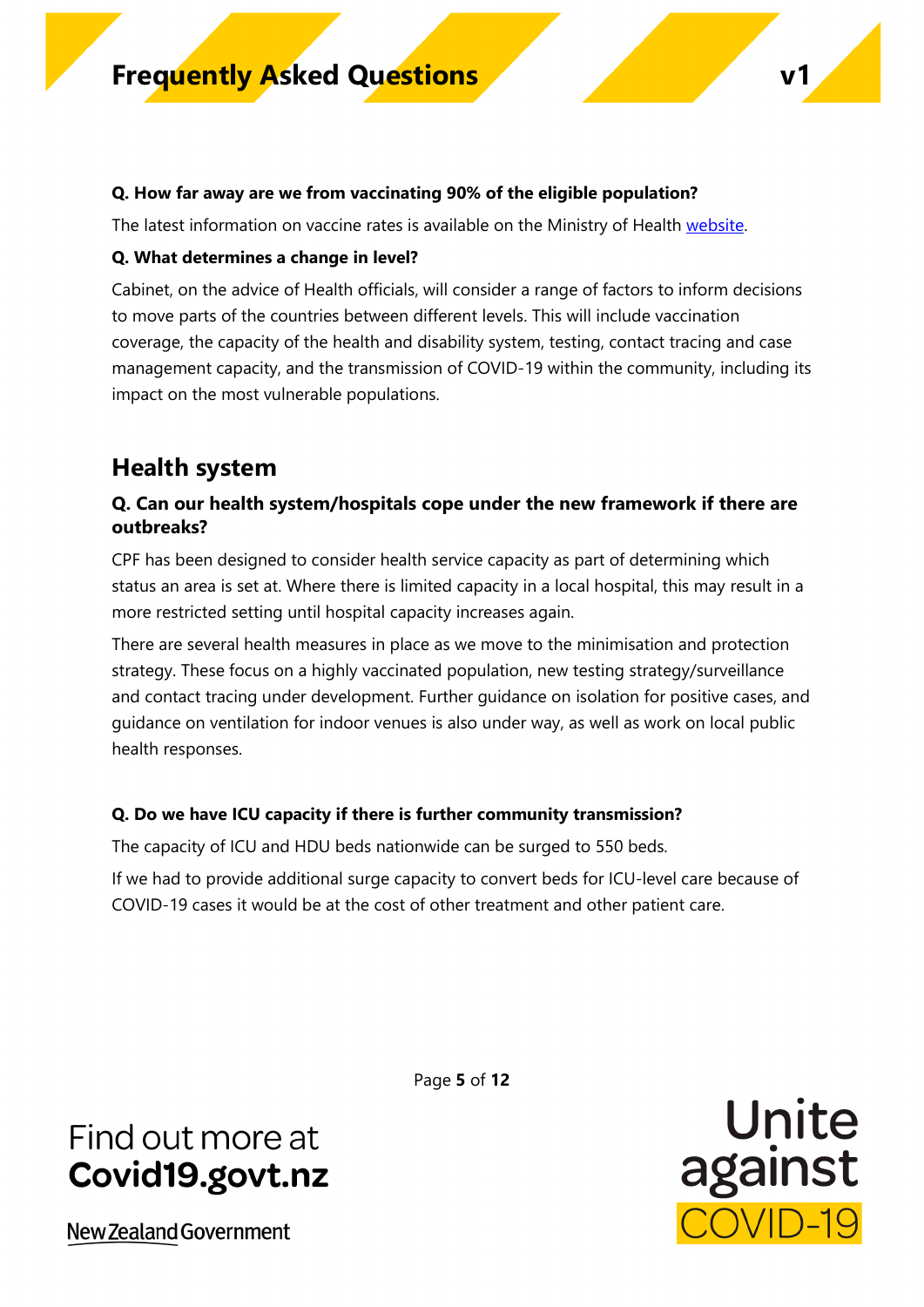### **Safety and wellbeing**

### **Q. Is it safe to transition to a new framework while Auckland cases of COVID-19 are growing?**

Alert Levels will remain in place until vaccination levels provide some safety and we are ready to move to CPF. Until then we will maintain the current Alert Levels and continue to do the preparation to implement the next stage of the plan.

### **Q. How will this protect young children and others who cannot be vaccinated?**

Until a vaccine is approved for under 12s, the best protection for children is high community vaccination rates around them. The same goes for people who can't be vaccinated for health reasons. The more people who get vaccinated, the safer all our vulnerable people will be.

### **Q. In the future will most people with COVID-19 be able to recover at home?**

Work is going into developing support for people recovering from COVID-19 in the community. There are likely to be daily or twice daily welfare checks.

Some people recovering from COVID-19 at home may need to be provided with a pulse oximeter which sits on a patient's finger and measures their oxygen levels. Health authorities would call these patients and ask them to provide a reading from time to time to ensure their oxygen levels are not deteriorating.

### **Q. How many active cases does CPF factor in before a possible change in status would be required?**

Our pathway forward means moving away from counting individual cases. The new framework includes high levels of vaccination. Because vaccination significantly reduces the risks people face if they do get COVID-19, decisions around levels under the framework will be more about managing spread and minimising risk to the health system and vulnerable populations than total numbers of cases.

### **Q. Does this mean I don't need to wear a mask or scan anymore?**

Mandatory face coverings will still be required for domestic air travel in Green and in many places at Orange and Red. Mandatory record keeping will continue to apply under all levels.

Page **6** of **12**

# Find out more at Covid19.govt.nz

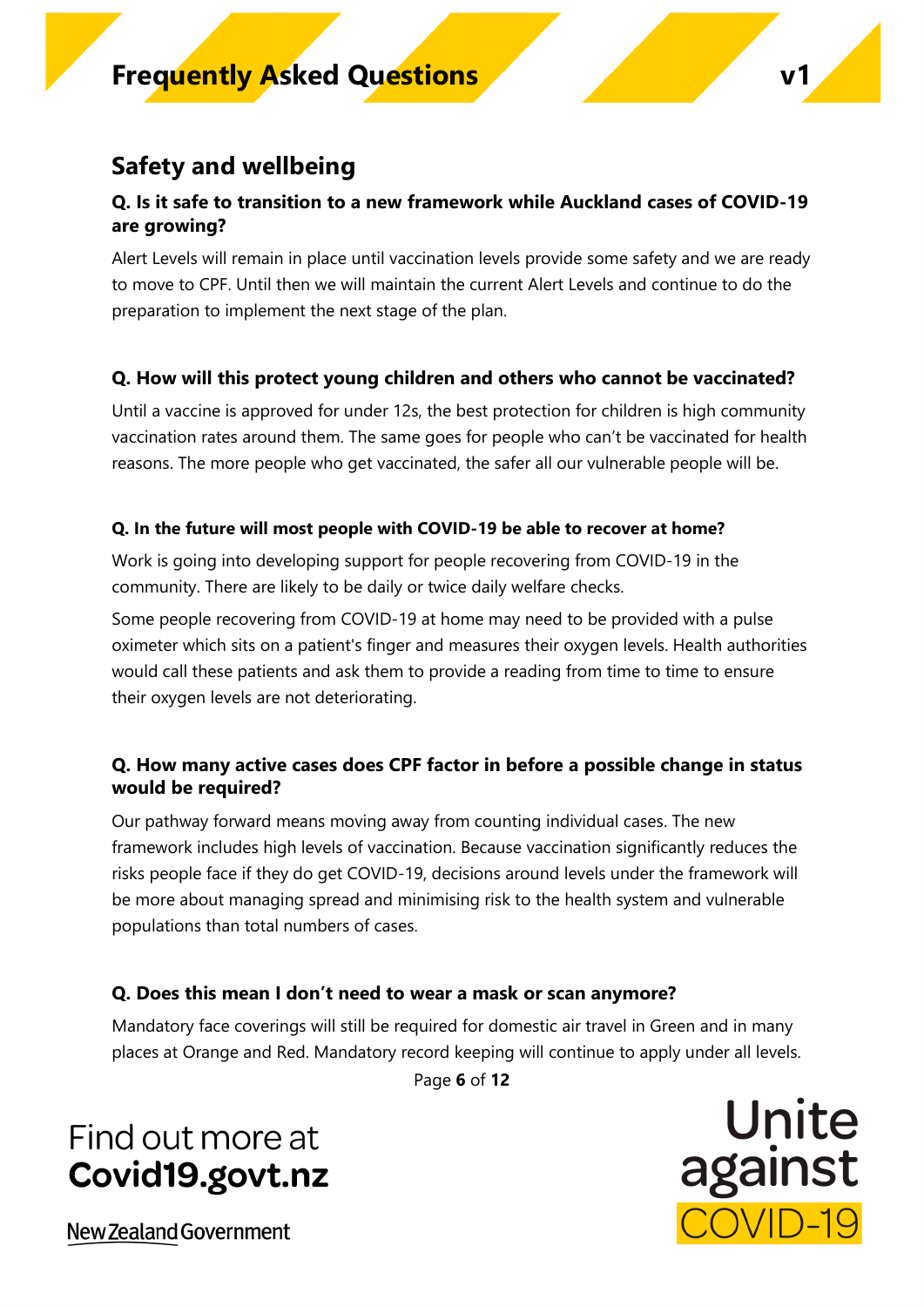### **Q. I'm double-vaccinated, so why can't I have more freedom now?**

We need very high levels of vaccine coverage across the whole of NZ and in all our communities before we can implement the CPF. That's the only way we can protect everyone. 90% is a minimum vaccination rate, and we need to continue pushing to get higher than that.

### **Vaccine**

### **Q. Does the CPF include the requirement to share your vaccination status?**

Yes, sometimes you may have to share your vaccination status to take part in specific activities. Part of life going forward means controlling transmission of the virus to keep New Zealand as COVID-19 free as possible. Our best defence to achieve that is having as many people vaccinated as possible.

We also need to ensure that a wide range of environments including events or large gatherings (concerts, festivals and sports competitions), and hospitality can go ahead without becoming possible COVID-19 super-spreader incidents. To enjoy the freedoms that the COVID-19 Protection Framework provides New Zealanders need to be vaccinated and be prepared to share their vaccination status.

### **Q. Will you have to show a COVID-19 Vaccination Certificate (CVC) to use essential services?**

No. You will be able to access essential services, including, supermarkets, pharmacies, hospitals and other life-preserving services without needing to present a CVC. Individual businesses may implement their own requirements, but the legislation will clearly exempt essential services from preventing entry to anyone based on their vaccination status or needing to present a CVC.

### **Q. What is being done to support Maori and Pacific (or vulnerable) communities to get vaccinated?**

The Government is providing an additional \$120 million to lift Māori vaccination rates.

The Ministry of Health vaccination programme includes support and information for Māori, Pacifica, rural, and disabled people.

Page **7** of **12**

# Find out more at Covid19.govt.nz

Unite against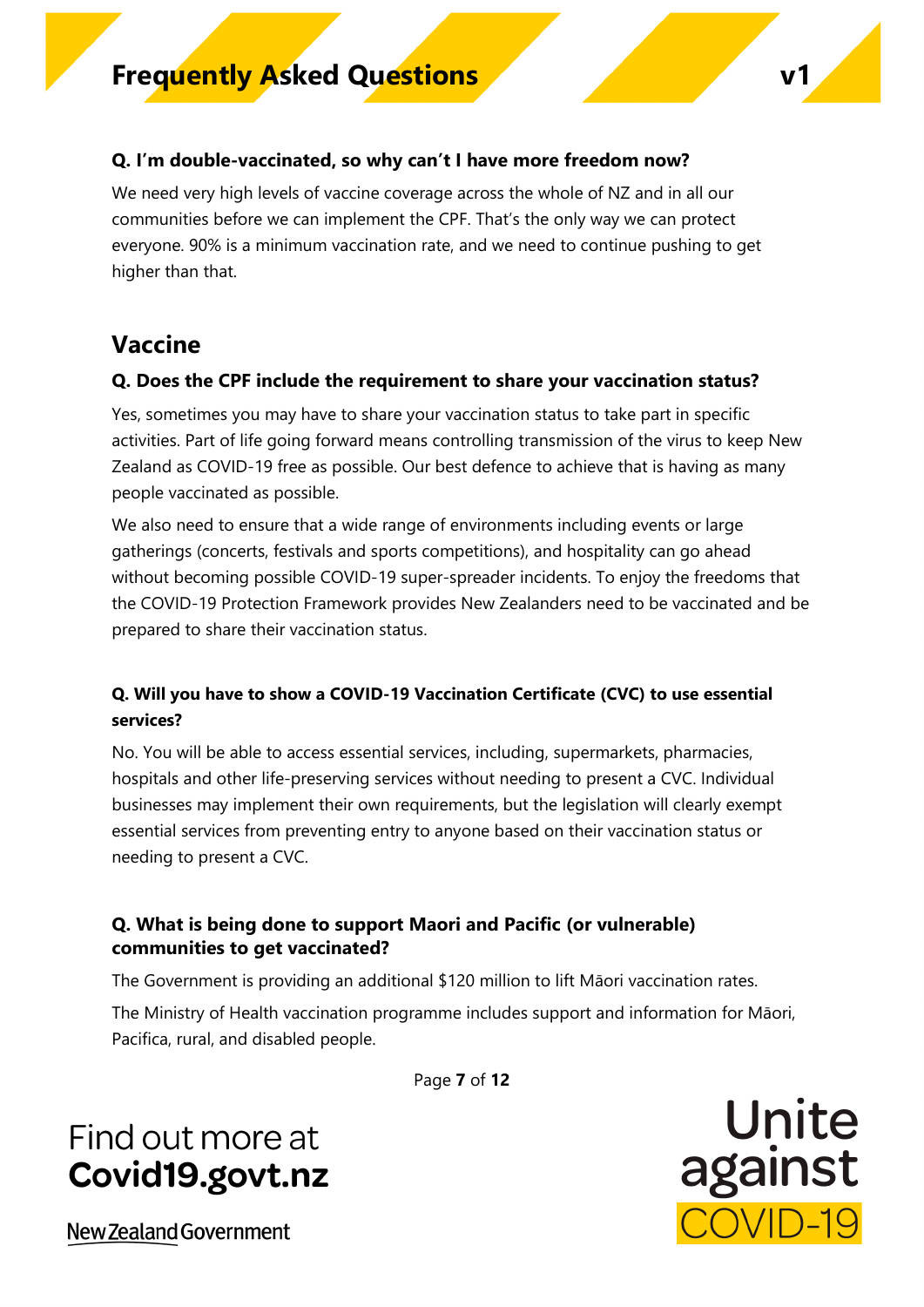Karawhiua is a unifying campaign for whānau, hapū, iwi, and Māori communities to help prevent the spread of COVID-19 through vaccination. Karawhiua is led by Te Puni Kōkiri, codelivered by Te Hiringa Hauora and supported by the Ministry of Health and the Unite Against COVID-19 teams. Similarly, a support team is assisting disabled people to access vaccinations and providing advice and transport coordination for people with disabilities.

#### **Q. What approach are you taking for hard-to-reach communities?**

The needs of vulnerable whānau are complex, and holistic services needs to be considered and implemented. The diversity of communities has meant that a wide range of strategies and tactics have been employed to ensure everyone has access to vaccination services.

A range of initiatives are currently being delivered to address the needs of vulnerable and hard-to-reach whānau.

MoH have partnered up with Oranga Tamariki to support access to vaccination for children in care.

Transitional housing and homelessness is another area where targeted pieces of work are done in conjunction with city missions and community providers.

MoH are working with whānau who have lived experiences of long-term trauma. To meet the needs of these communities MoH are facilitating access to those families through advocacy of subject matter experts and respected community leaders.

### **Q. Will children be allowed to access vaccinated-only events or places if they are unvaccinated?**

Yes. Requirements only apply to people 12 years and 3 months old and above. Anyone under this age will not be required to be present a COVID-19 Vaccination Certificate.

#### **Q. Is the 90% milestone fully vaccinated or fully immunised?**

The milestone is 90% fully vaccinated, which is 90% of eligible people have had two doses of the vaccine.

# Find out more at Covid19.govt.nz

New Zealand Government

Page **8** of **12**

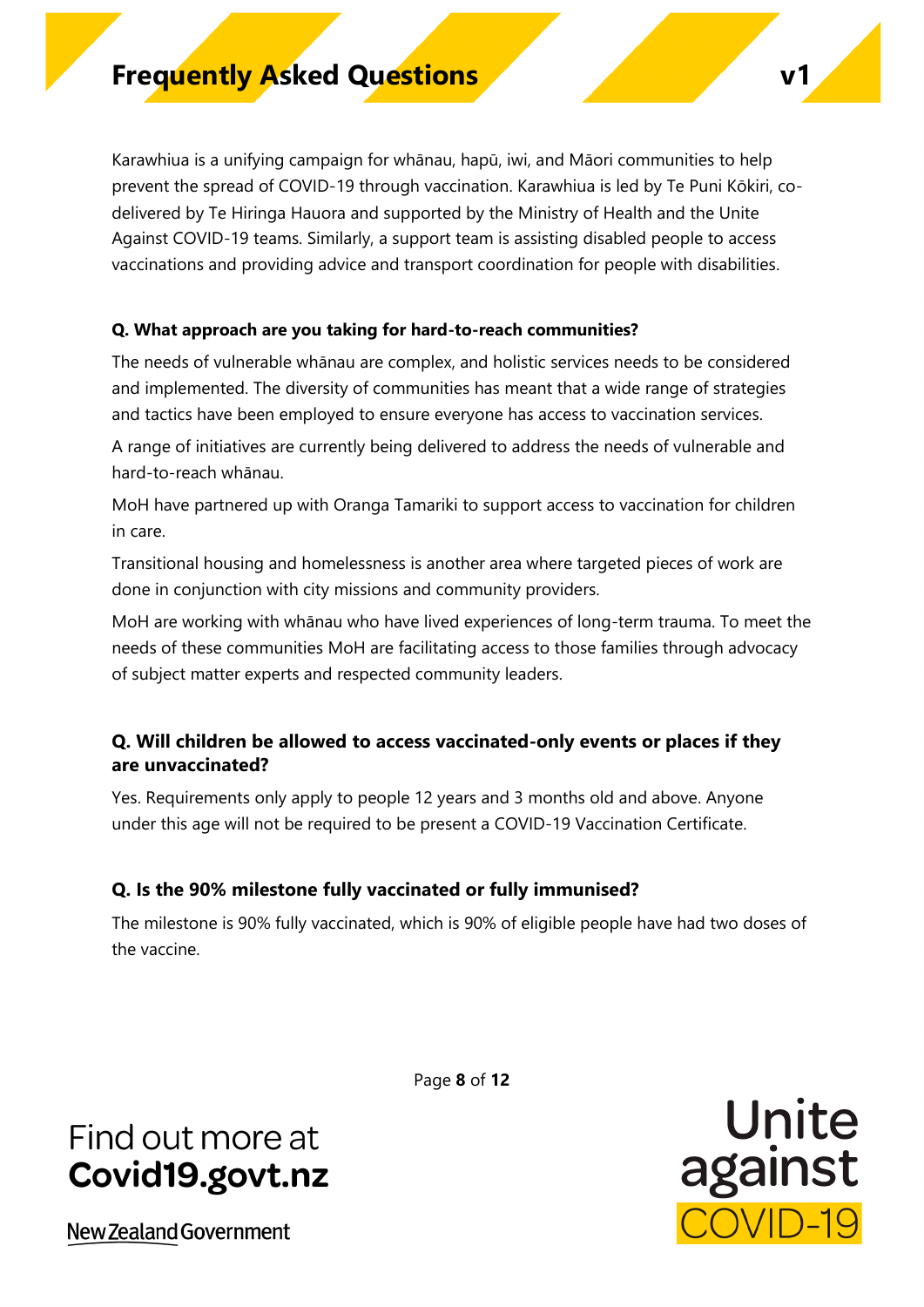### **COVID Vaccination Certificates (CVC)**

#### **Q. What is a vaccination certificate and why do I need one?**

Later this year everyone in New Zealand will be able to access a scannable QR code as proof of vaccination and COVID-19 test results.

You may be required to show proof of vaccine in a range of public settings such as events, hospitality, retail, community, sport, and faith-based gatherings.

This will help ensure we are reducing the risk of the virus spreading over the Summer and into next year.

### **Q. Where can COVID Vaccination Certificates (CVCs) be used?**

Businesses, events, organisations, community, and a range of sectors may legally implement a vaccination entry requirement for customers.

### **Q. What is the advantage of requesting proof of vaccination?**

The use of vaccination certificates in a domestic setting provides businesses/organisations with more certainty around when they can operate at the different framework settings and whether there are capacity restrictions. This could be an event, day-to-day operations of a café, a sports fixture or faith-based organisation.

Should a business/organisation not wish to request proof of vaccine, they will have to operate with strict limits on capacity and space requirements. They may need to close in Orange and/or Red levels.

### **Q. Are there any settings where people cannot be required to present their CVC to enter?**

Everyone must be able to have access to supermarkets, pharmacies, health services, food banks and petrol stations without having to show proof of vaccine status.

### **Q. Is there guidance for those having to verify vaccination certificates?**

Detailed guidance is being developed for a range of sectors and we are engaging with them closely on the requirements within the framework, as well as verification of vaccines.

Page **9** of **12**

# Find out more at Covid19.govt.nz

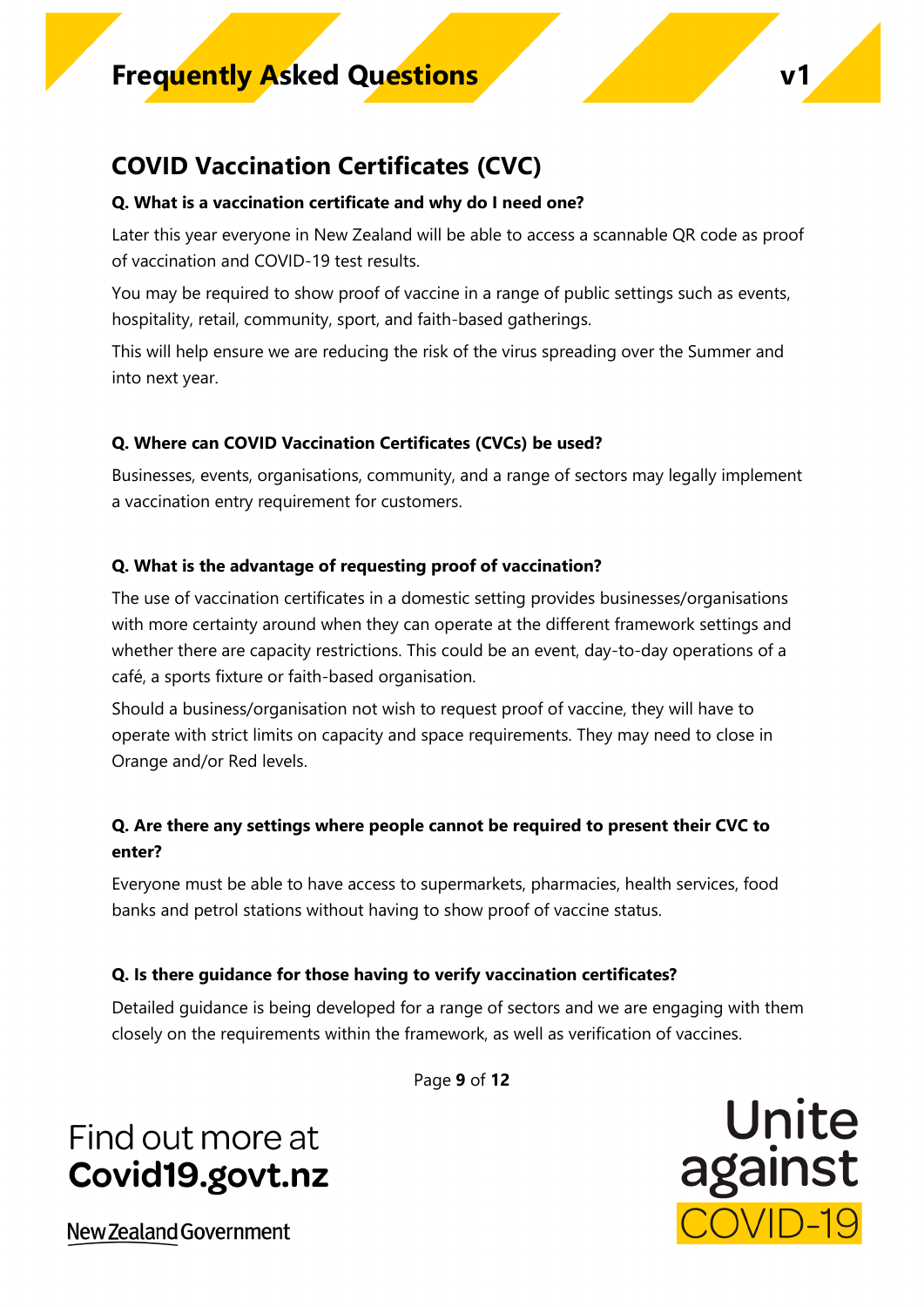#### **Q. How long will vaccination certificates be in place for?**

Proof of vaccination in New Zealand will help ensure that we are reducing the risk of the virus spreading at large gatherings and events over the Summer and into next year.

It's anticipated that the need for proof of vaccine certification when travelling internationally will be in place for years to come.

#### **Q. Aren't these vaccination certificates discriminatory?**

There are very few people that are unable to get a vaccine due to medical grounds. An exemption process is in place for these people to obtain certification.

For children under the age of 12, there is no requirement to show proof of vaccination.

#### **Q. Has equity been considered?**

There are options in place for people who do not have a smartphone or access to a computer.

Many local libraries have facilities where people can access the internet and printing. If you have family or friends who might not have access, see if you can help them access printing. We are also investigating how we make this available via a phone call.

### **Travel and regional boundaries**

#### **Q. How does this relate to New Zealand borders reopening soon?**

We are continuing to rollout our Reconnecting New Zealanders plan to gradually open up our borders to more international travellers when it is safe to do so.

#### **Q. How will CPF work across regional boundaries?**

Boundary restrictions will not generally apply between regions at different levels, although they may be required around areas in Red, or when there is a localised lockdown. If Auckland transitions earlier over to the new framework, then extra requirements are likely for movement across the boundary.

Page **10** of **12**

# Find out more at Covid19.govt.nz

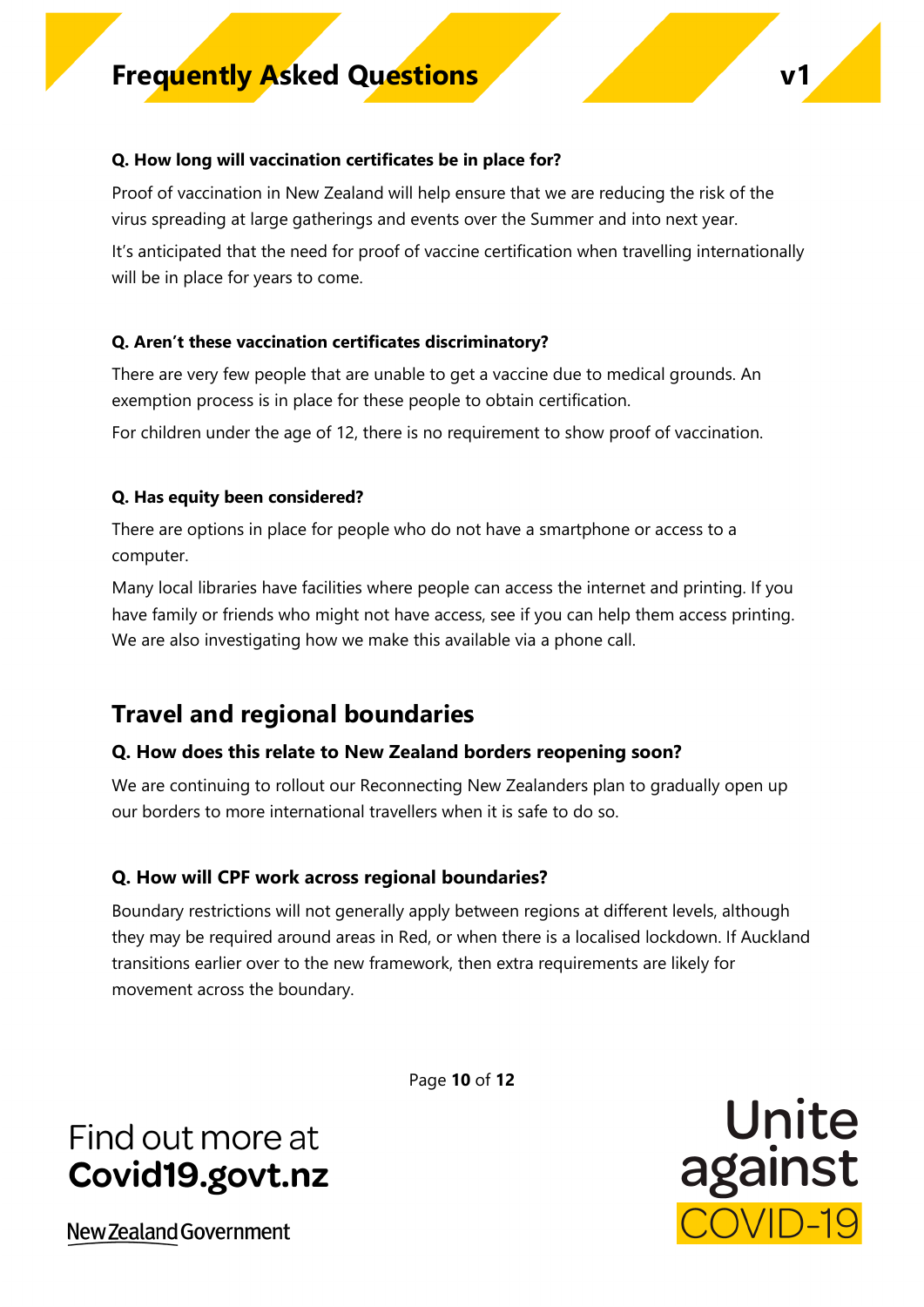### **Business**

### **Q. How much warning will employers get before CPF is introduced?**

We will be sharing more detailed guidance in advance of any shift to the new framework, and there will be time for people to be prepared for the shift.

### **Q. How will the new rules under CPF be enforced and by whom?**

In the same way as for Alert Levels, CPF will be governed by legislation which applies under the Health Act. Power of enforcement sits with Police and other authorities.

### **Q. Can I legally check if my staff are vaccinated?**

Generally, a worker does not need to disclose their vaccination status to a business if it isn't directly required for their work.

If work cannot be done by an unvaccinated worker, a business can ask the worker about their vaccination status. If the worker does not disclose (or provide evidence about) their vaccination status, the business may assume the worker has not been vaccinated for the purposes of managing health and safety risks. However, businesses should first inform workers of this assumption, and what will happen if the worker is not vaccinated or does not disclose their vaccination status.

Employees cannot be redeployed or disadvantaged for refusing to disclose their vaccination status.

Some workforces have mandates which mean employees must be vaccinated. This includes border workers and education workers, as well as healthcare care and prison staff.

### **Q. Who is required to have a vaccination as part of their job?**

The education sector, including early learning teachers and support staff at education facilities, are required to be fully vaccinated by 1 January 2022. This does not yet include the tertiary sector. It's important for teachers and staff to be vaccinated as it provides further protection for our tamariki, particularly those that are unable to be vaccinated (under 12 years of age).

High-risk workers in the health and disability sector must be fully vaccinated by 1 December 2021 and receive their first dose by 30 October 2021.

Page **11** of **12**

# Find out more at Covid19.govt.nz